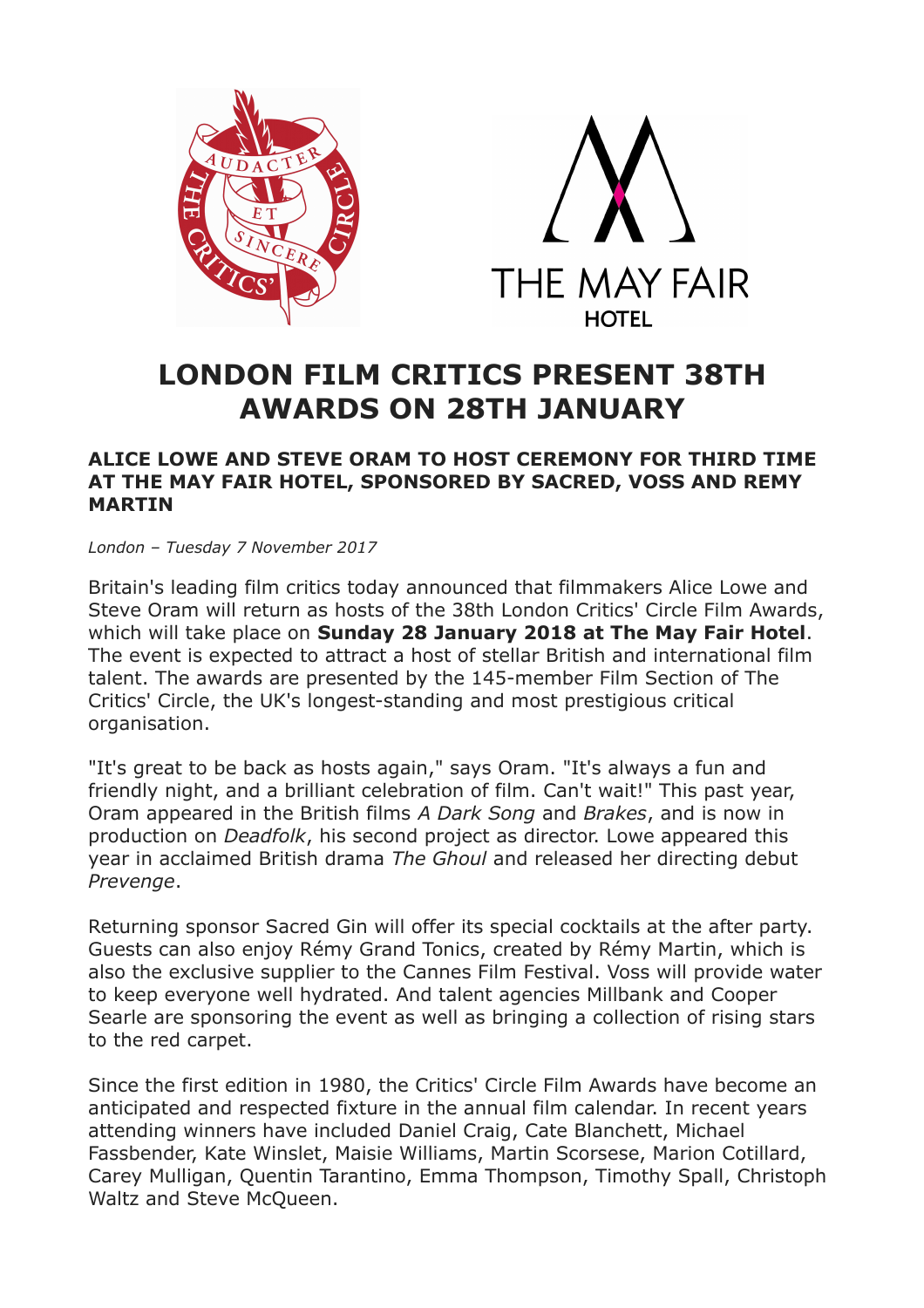The 2017 ceremony attracted a star-studded red carpet with guests including Naomie Harris, Kate Beckinsale, Ken Loach, Tom Bennett, Lewis MacDougall, Dave Johns, Hayley Squires, Sennia Nanua, John Carney and Ferdia Walsh-Peelo. The iconic actress Isabelle Huppert was presented with the Dilys Powell Award for excellence in cinema. *La La Land* was named Film of the Year*,* while British winners included *Love & Friendship, Under the Shadow* and *I, Daniel Blake.*

Rich Cline, chair of the Critics' Circle Film Awards, comments: "Our awards stand out from the crowd because they are chosen by people who watch all of the films released in Britain every year. The ceremony is an integral part of the annual awards-season conversation and has consistently highlighted film achievements that may be overlooked by other groups. I am also delighted that we're returning to the intimate, five-star glamour of The May Fair Hotel for a sixth year. The team there has been integral to our event, and we look forward to working with them to put on another great evening."

Inderneel Singh, The May Fair Hotel's Managing Director, says: "We're excited to welcome back our friends from the Critics' Circle Film Awards for the sixth year running. The Critics' Circle Film Awards kick off the awards season and are often seen as a notable precursor to the other major awards that follow. They are the perfect match for the dynamic style of The May Fair Hotel and we can't wait to welcome the best of the worldwide film industry's talent to the hotel in January."

Films are eligible for the 38th London Critics' Circle Film Awards if they are released in UK cinemas between 10 February 2017 and 16 February 2018 and screened for the press.